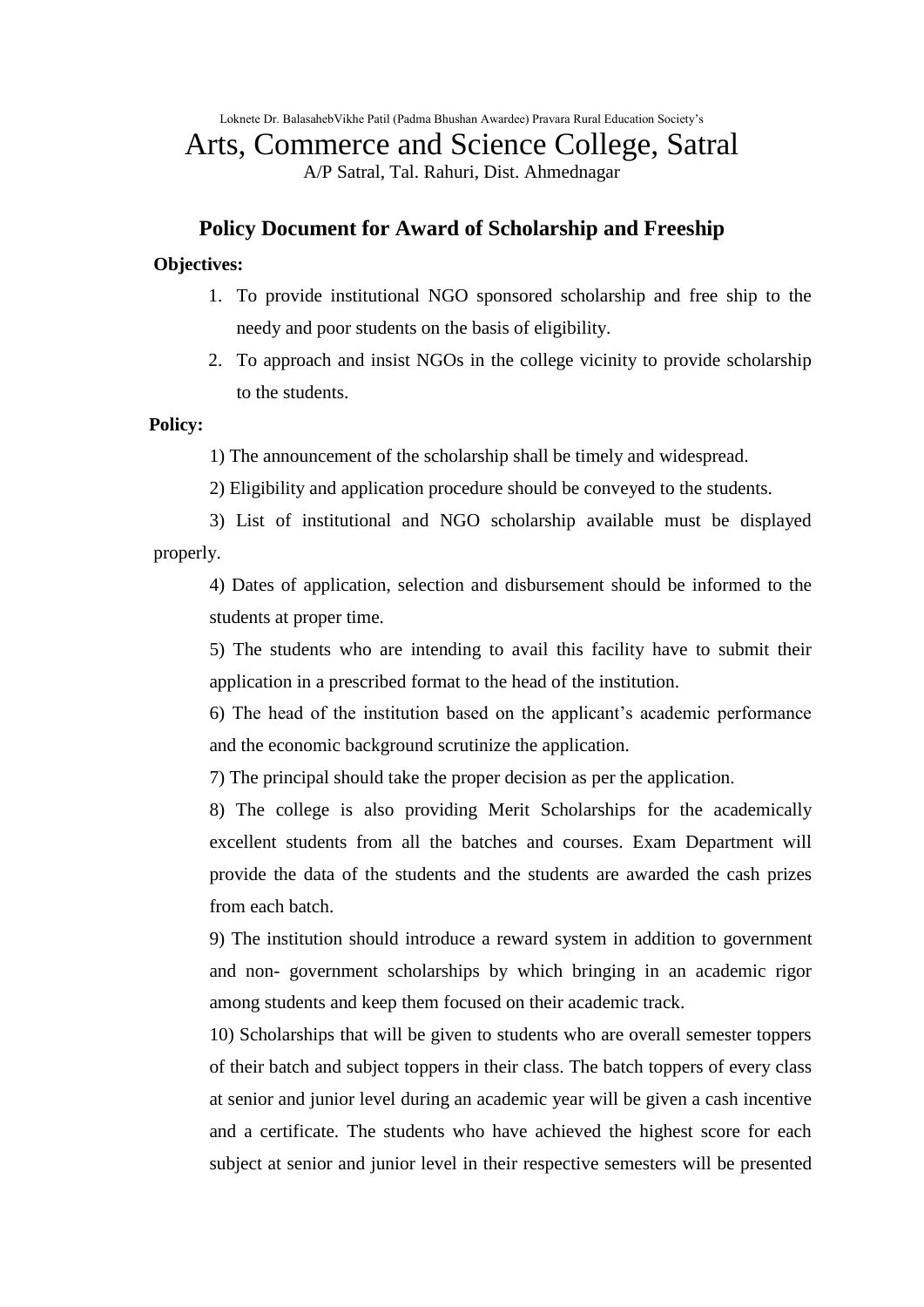with a certificate and a cash incentive. The last semester of every course will be excluded from these Scholarships.

#### **Process**

1.The list of students who are batch toppers or subject toppers must be released by the examination department after the revaluation results are published for the respective semester to the academic committee.

2.The Scholarships will be applicable only for the batches and courses running during the respective academic year.

3.All core and elective subjects will be included for the Scholarship.

4.The highest mark will be calculated based on the final mark obtained in the subject.

## **Policy document on e-governance**

#### **Objectives:**

- 1. To execute e-governance in the functioning of the institution
- 2. To enhance efficiency in the functioning of the institution
- 3. To encourage transparency in the functioning of the institution
- 4. To assign accountability to the concerns.
- 5. To strengthen online communication between entities.
- 6. To create ease in access to information
- 7. To bring the institution on global platform
- 8. To promote paperless administration in the institution
- 9. To expand reach of governance
- 10. To improve institutional administration

#### **Policy:**

## **1. Student Admission:**

Admission of students at UG and PG level should be in the form of online mode. Admission committee of the college will look after the smooth functioning of the admission process.

#### **2. Accounts:**

In view of maintaining accounts with the high-level accuracy and increasing efficiency of the accounts department, advanced software shall be used.

#### **3. Website:**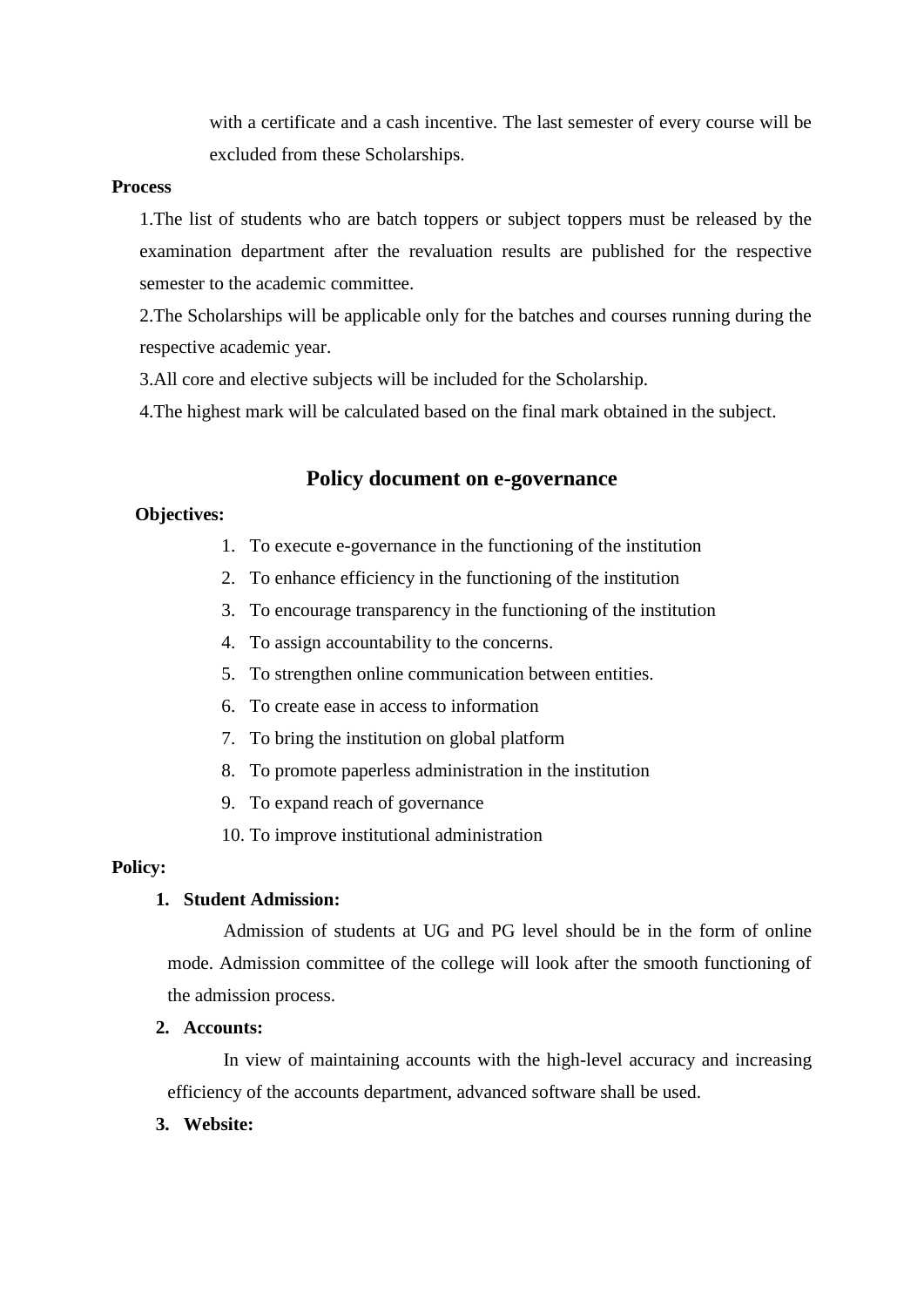Website of an institution is a valuable source of information. It brings the institution on global platform. Thus, the maximum possible information should be made available on the college website and shall be kept updated. Maintenance of college website should be done regularly.

#### **4. Library:**

In view of increasing efficiency of library services, efforts should be made to use more e learning resources like e journals. It should be updated timely. The book and journal issuing system should be computerised. A training to the staff and students should be provided to use e-learning resources. Library committee should ensure the smooth functioning of the library.

#### **5. Administration:**

The maximum possible administration of the institution should be handled with the use of ICT based technology, internal communication, issuing of certificates, notifications, submission of information should be done online.

## **6. Examination:**

Filling and evaluation of examination forms, obtaining hall ticket, uploading of marks, declaration of result etc. has to be done in online mode. Confidentiality in security need to be maintained while doing examination work. College Examination Officer should ensure the smooth conduction of examination and its related activities.

## **Policy Document on providing financial support to the teachers to attend conferences/ workshops and towards membership fee of professional bodies.**

#### **Objective:**

1. To motivate teaching faculty to attend conference /workshop at various levels.

2. To ensure teachers to have membership of various professional bodies

3. To support teachers to participate in conference and workshop to develop the knowledge and skills in teaching-learning, evaluation, extension, governance and research activities.

4. To enhance the academic potential of teaching faculty.

#### **Policy:**

1. All the faculty members should be provided with financial support to attend conference / workshop /seminars etc.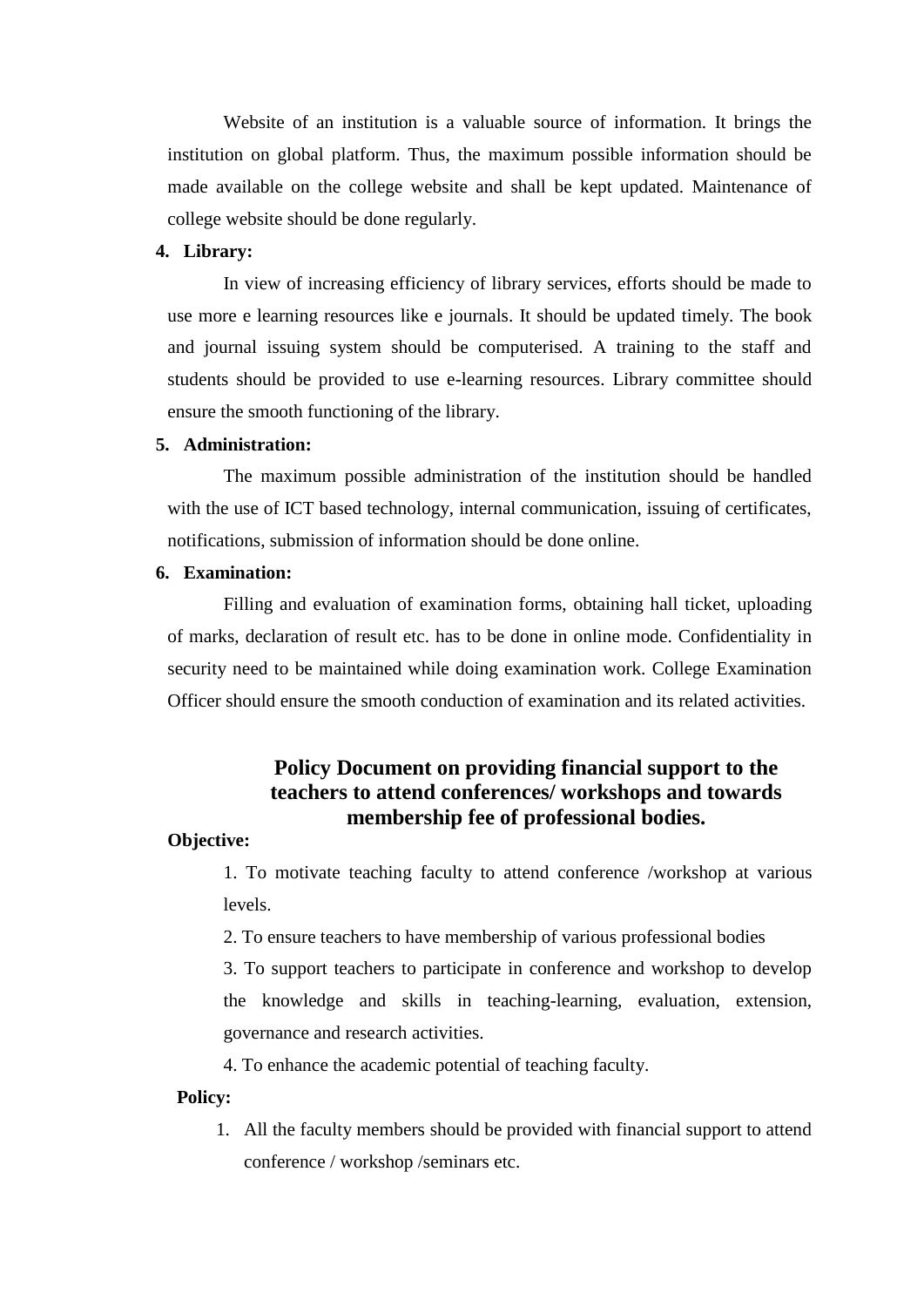- 2. Funds should be made available and allocate to the faculty members to have membership of various professional bodies.
- 3. Faculty members should submit proposal to the principal for financial support to attend conference/workshop etc.
- 4. Principal of the institution should approve the proposals forwarded for financial support for attending conference and workshops.
- 5. Faculty members should report to the accounts section and submit bills of the expenditure after attending conference/ workshop.

## **Policy document on green campus**

### **Objectives:**

- 1. To encourage environmentally friendly practices in the institution
- 2. To promote sustainable development practices
- 3. To integrate environmental concerns into the college activities.

## **Policy:**

- 1. All the employs and students of the college should be encouraged to use public transportation facilities, bicycles and battery powered vehicles.
- 2. Use of renewable energy like solar power should be given priority.
- 3. Reduce the use of plastic material.
- 4. Landscaping should be done with plants.
- 5. Place for vehicle parking should be allotted at the entrance of the institution.
- 6. On campus waste-management should be done.
- 7. Create awareness among the students and teachers regarding importance of green practices.

## **Policy document on environment and energy usages**

### **Objectives:**

- 1. To assess the energy uses and environmental impact
- 2. To improve and maintain the quality of environment on campus
- 3. To strengthen energy conservation practices
- 4. To optimise on campus use of energy resources.
- 5. To use advanced technology to reduce energy consumption.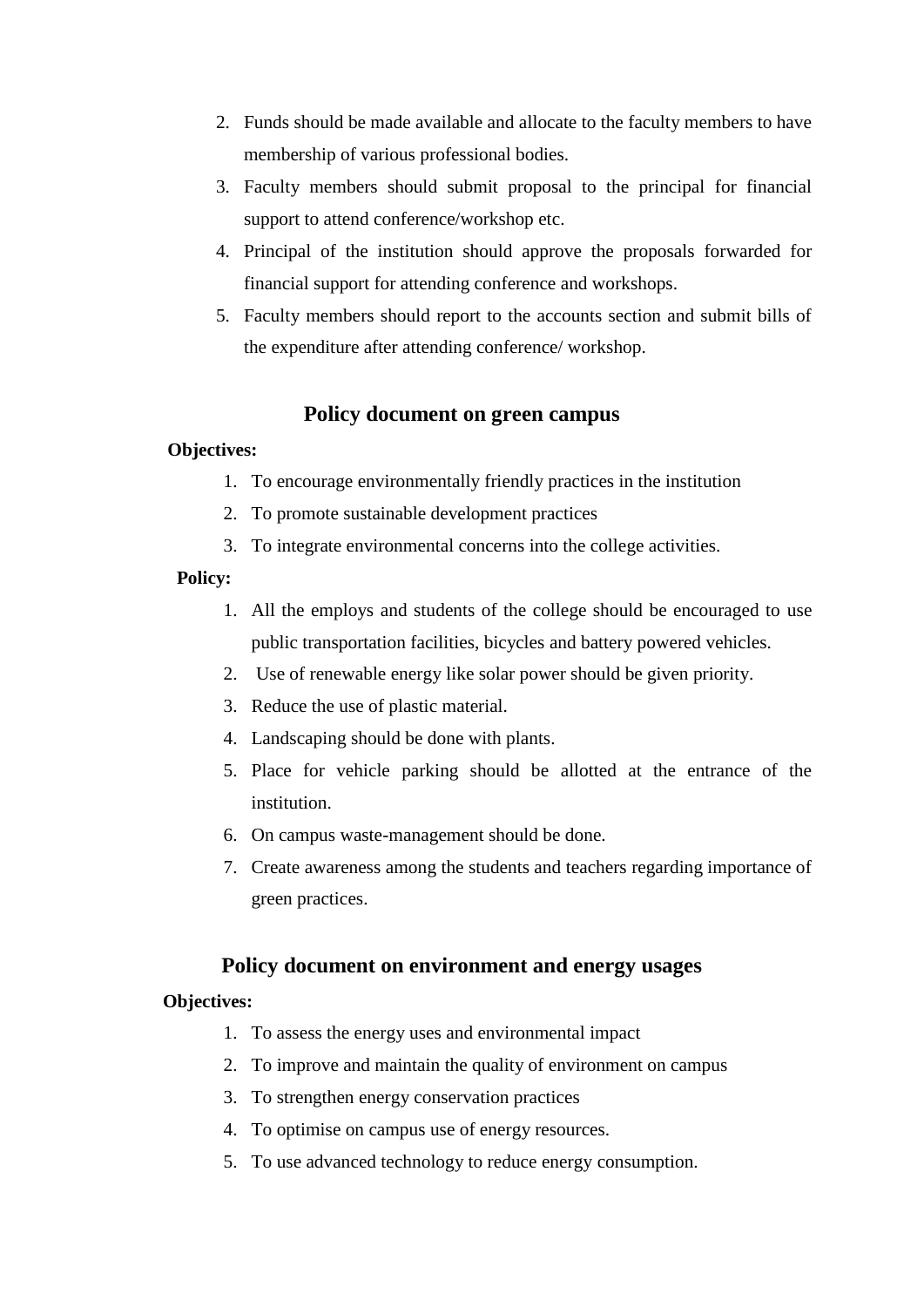### **Policy:**

- 1. Tree plantation drive should be conducted on and around the campus of the institution.
- 2. Water harvesting units should be developed
- 3. Faculty, non-teaching staff and students should be provided with the training on energy saving measures
- 4. Information on energy saving measures should be provided to the staff and students.
- 5. Green audit should be conducted periodically.
- 6. Employees of the institution and students should be provided with the opportunities to adopt environment protecting measures.
- 7. Waste management mechanism should be installed on the campus.
- 8. Priority should be given to the purchase of low energy consuming devices.

## **Policy on disable friendly and barrier friendly environment**

## **Objectives:**

- 1. To create disable friendly environment in the institution
- 2. To develop a regulatory mechanism for effective delivery of services to the disable students and staff.
- 3. To implement legislation for protecting respect of disabled.

## **Policy:**

- 1. Disable staff and students should be provided with equal opportunities in curricular, co-curricular and extra-curricular activities.
- 2. Develop disable friendly infrastructure in the institution.
- 3. Ensure maximum possible admissions of the disabled students in the institution
- 4. Provide appropriate support to the disabled students.
- 5. Counselling of disabled students should be done as per requirement.
- 6. Scholarship available for disabled students should be provided to such students.
- 7. Ensure the implementation of legislation for protecting respect of disabled students.

## **Policy document on code of ethics**